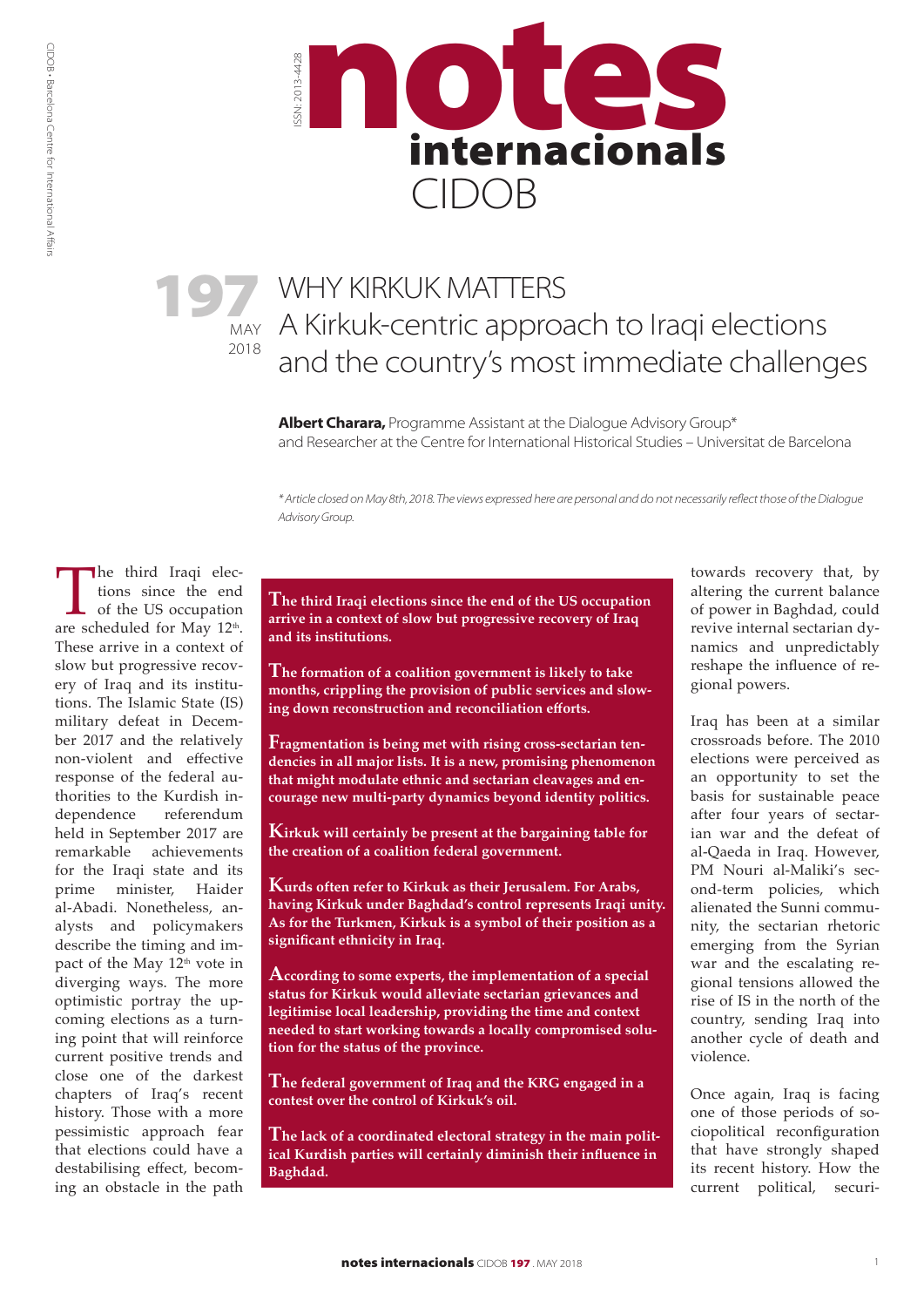ty, economic and societal challenges are addressed by the newly elected PM and his government will determine the fate of the Iraqi people in the next decade.

## Political fragmentation and electoral cross-sectarianism

The truth is that nobody can accurately predict the results and impact of these elections, set to be the most open since 2003. Abadi runs as favourite, but he will have to cope with the titanic task of putting together a coalition government in a scenario characterised by unprecedented political fragmentation. Shias, Sunnis and Kurds are all internally divided and on different electoral lists: five major Shia lists, two major Sunni lists, two major Kurdish lists, and several independent and/or new parties and lists. This shift towards political fragmentation has been enhanced by the fact that various actors who participated in the war against IS, including the Popular Mobilisation Forces (PMF), are now contenders in the political arena. Also, the Kurdish division after the holding of the independence referendum deserves a special mention. As a united bloc in Baghdad, the Kurds have played a key role in the formation of federal coalition governments. However, the two main Kurdish parties –the Kurdistan Democratic Party (KDP) and the Patriotic Union

How the current political, security, economic and societal challenges are addressed by the newly elected leaders will determine the fate of the Iraqi people in the next decade.

of Kurdistan (PUK)– are now running separately. This division was exposed by the decision of the then president of the Kurdistan Region of Iraq (KRI) and historic leader of the KDP, Masoud Barzani, to go ahead with the independence referendum and materialised after the subsequent loss of Kirkuk, now under federal control. Even if they act as a united bloc after elections, Kurdish politicians in Baghdad will be weaker than in the past legislature.

With no clear victory expected for any of the alliances, the formation of a coalition government is likely to take months, crippling the provision of public services and slowing down reconstruction and reconciliation efforts.

On a brighter note, fragmentation is being met with rising cross-sectarian tendencies in all major lists. For example, Abadi's list, the Victory Alliance, has representatives running in all Iraqi provinces including the KRI and counts Sunni and Kurdish figures amongst its ranks. The same has happened with another Shia list, Hadi al-Amiri's Conquest Alliance, which brings together a vast array of PMF leaders but has Sunni Arab candidates running in two northern provinces, Anbar and Nineveh. Even more surprisingly, the Muqtada al-Sadr Islamist list is running together with secularists from the Iraqi Communist Party, promising to put an end to injustice and corruption in Iraq. This is not a

game-changer, but it is a new, promising phenomenon that might modulate ethnic and sectarian cleavages and encourage new multi-party dynamics beyond identity politics.

## All roads lead to Kirkuk

If there is a place in Iraq where all the above-mentioned dynamics and the factors that created and promoted them are present, that is the province of Kirkuk. With an estimated population of 1.2 million people, Kirkuk is home to four ethnic communities: Kurds, Arabs, Turkmen and – significantly smaller in numbers – Chaldo-Assyrians. It is located in the disputed territories between the Kurdistan Regional Government (KRG) and the federal government of Iraq and its contested status has been a central issue in post-2003 Iraqi politics.

Kirkuk stands right in the middle of all problems between Baghdad and Iraqi Kurds and directly conditions the governance of Iraq as a whole. This is mainly for three reasons: its unresolved legal-political status and the highly symbolic meaning that Kirkuk has for both Kurdish and Arab nationalists (also for the Turkmen); as a result of the latest developments, the complex coexistence between the different security actors present in the province; and the ex-

> traordinary amount of oil reserves under Kirkuk soil. In this regard, Kirkuk has become a central issue in the agendas and electoral campaigns of many parties and will certainly be present at the bargaining table for the creation of a coalition federal government.

#### **Resolving the status of Kirkuk**

The status of Kirkuk is specifically addressed by Article 140 of the 2005 Iraqi constitution. The article sets out a three-step procedure for Kirkuk and other disputed territories. First, the implementation of a normalisation process, meaning the return of people forcibly displaced by Saddam Hussein's regime (mainly Kurdish) and also the undoing of the gerrymandered administrative borders, done to promote the "Arabisation" of Kirkuk. Once the normalisation process is completed, a new census needs to be approved. Finally, Article 140 mandates a referendum to determine if Kirkuk should become part of the KRI or not. Neither the creation of a new census nor the referendum, constitutionally scheduled for December 2007, have taken place. This has triggered great frustration for Kurdish leaders, who have long laid claim to these areas, and specifically KDP affiliates, since they are still pushing for Article 140 to be implemented when most of the other actors consider it has expired.

Nevertheless, Kirkuk has been under Kurdish administrative control since 2005, as they dominated the Provincial Council and the governor had always been Kurdish. Although local governance is supposed to work through power-sharing agreements between the different communities, such dynamics have been highly dysfunctional. Provincial elections have not been held since 2003 and boycot-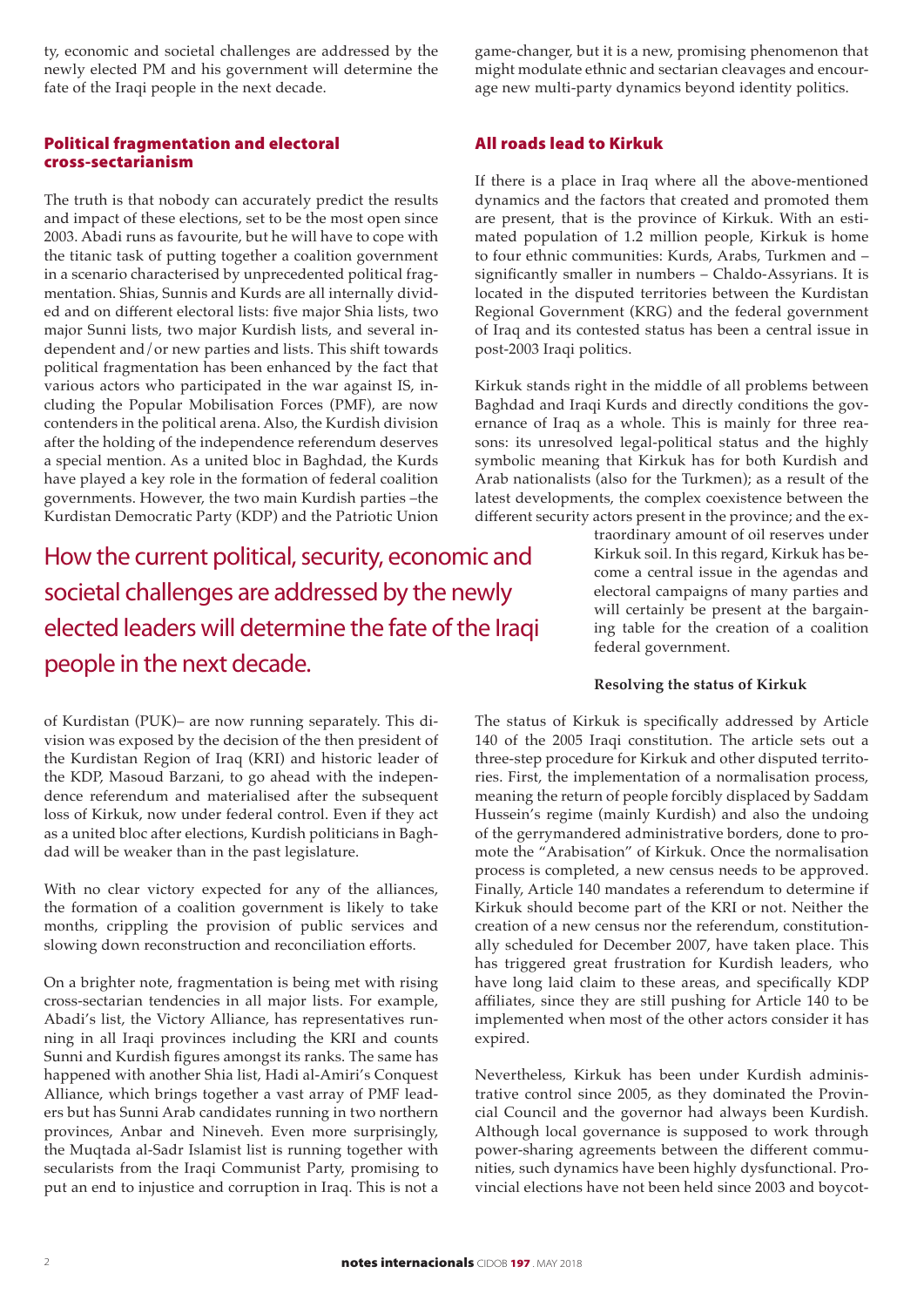ting the sessions and resolutions of the Provincial Council became a recurrent political strategy for both the Arabs and the Turkmen.<sup>1</sup>

When the Peshmerga (the military forces of the KRI) filled the security vacuum left by the retreating Iraqi Security Forces (ISF) in June 2014, the Kurds also took full control of the security apparatus of the province and acquired its oil fields and other strategic installations. Due to the strong position the Kurds achieved in the province, and the misperception that they would receive international support after their committed fight against IS, Kirkuk was included in the independence referendum held in September 2017. This set Kirkuk as a top priority for the Iraqi government and, among other factors, triggered the ousting of the Kurdish governor of Kirkuk, Najmaldin Karim (who was replaced by the Arab deputy governor, Rakan Saeed), led to the implementation of an international flight ban on Erbil and Sulaymaniyah airports, and motivated the military operation that ended up with the ISF and several PMF units retaking full control of the province in October 2017. A military operation that Baghdad executed after allegedly striking a highly divisive deal with a faction of the Kurdish PUK, which eventually led to the withdrawal of the Peshmerga forces deployed in the province.

All these factors directly played into the different communities' imagery, narratives and perceived grievances. Kurds often refer to Kirkuk as their Jerusalem. For Arabs, having Kirkuk under Baghdad's control represents Iraqi

Kirkuk stands right in the middle of all problems between Baghdad and Iraqi Kurds and directly conditions the governance of Iraq as a whole.

like groups.

unity. As for the Turkmen, Kirkuk is a symbol of their position as a significant ethnicity in Iraq. This romanticisation further aggravates grievances perceived by the communities, deepening their sense of deprivation and consequently shaping their political agenda, both at the local and national levels. In this regard, some experts suggest that the implementation of a special status for Kirkuk, not fully aligned with either Erbil or Baghdad, would alleviate sectarian grievances and legitimise local leadership, providing the time and context needed to start working towards a locally compromised solution for the status of the province.

#### **Post-IS security scenario**

Kirkuk has recently acquired a central role in the security discussion in Iraq. The province is considered one of IS's final redoubts and the threat of infiltrations and attacks during and after the May  $12<sup>th</sup>$  electoral process is real. Since the federal forces retook Kirkuk in October 2017, the presence of external security actors on the ground – the Iraqi Special Operations Forces from the ISF, PMF units, plus federal and local police – has alienated many locals and

the other hand, Kurdish representatives have expressed concern about the reverse situation, where Kurds are completely alienated from security discussions, and by extension what that could imply for the safety of the Kurdish community in the province.

created gaps in the coordination of security in the province. Especially divisive is the presence of the PMF units. Formed upon the call (fatwa) for national mobilisation against IS by the top Iraqi Shia cleric, Ayatollah Ali al-Sistani, the PMF have established themselves as an umbrella organisation for more than 40 militias, most of them Shia. They have played a crucial role in the fight against IS and, by the end of 2016, were incorporated into the ISF. Although this was meant to signify the end of any kind of affiliation to other political or social groups, serious doubts remain as to the actual level of "command and control" Abadi has over the militias. If the PMF, whose ranks are filled by young men from the southern areas of Iraq, are allowed to unilaterally manage security in the rural areas of Kirkuk province under their control, it is likely that sectarian tensions will continue to deepen and in turn revive sympathies for IS-

At the other end of the spectrum, a return to the previous Kurdish-controlled security scenario concerns Arabs and Turkmen. They fear that the Kurdish security forces would bring the political agendas from Erbil and Sulaymaniyah with them into the security context. Both the Arab and Turkmen communities in Kirkuk felt marginalised and excluded from decision-making in Kirkuk prior to October 2017, to the detriment of their respective communities. On

#### **Oil politics**

Kirkuk sits on oil fields holding between 10–15% of Iraq's total reserves. After the US invasion in 2003 and the toppling of Saddam Hussein's regime, the federal government of Iraq and the KRG engaged in a contest over the control of Kirkuk's oil. In the hands of the KRG, Kirkuk's natural resources would boost the region's economy and rapidly become a political tool to achieve more autonomy and, perhaps, independence. On the other hand, federal government control over Kirkuk's oil reserves would consolidate its position as the supreme executive power in the country while strengthening the national economy and political unity of Iraq.

The oil dispute not only occurs at a federal level, but is also at the core of internal divisions between the PUK and the KDP and their regional allies. Kirkuk fields were controlled by Iraq's state oil company before being taken over by the KDP Peshmerga units in 2014. Around that time, the KDP was nurturing a good trade relationship with Turkey, while the PUK wanted to export oil from Kirkuk to Iran,

<sup>1.</sup> After the Kurdish governor of Kirkuk was deposed and the ISF retook control of the province, the Kurds themselves started to use similar tactics in an effort to deactivate the powers of the Provincial Council.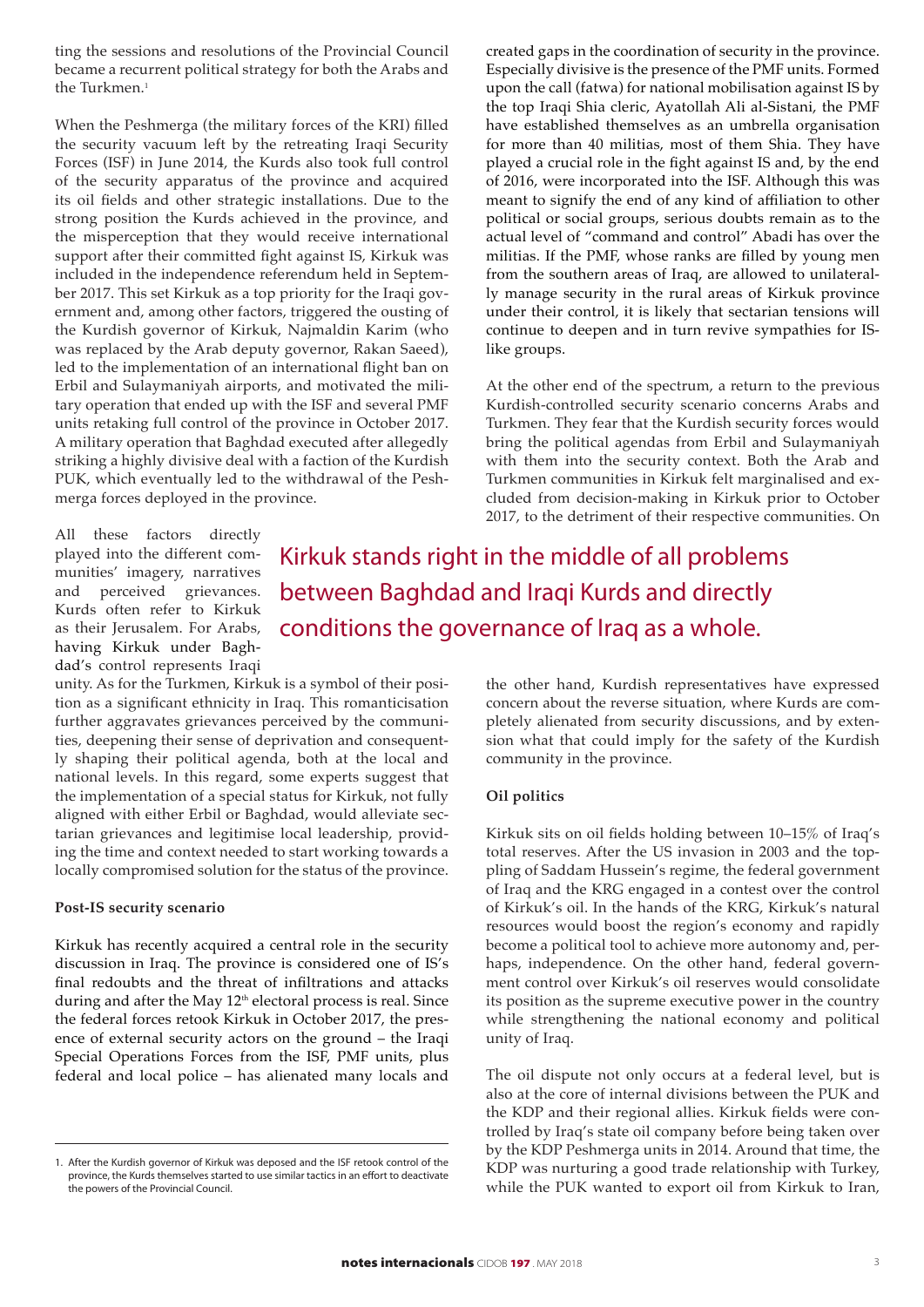eventually encouraging both Baghdad and Tehran to build a pipeline to export Kirkuk's oil to their country. After the referendum, this commercial dispute was brought into the political arena when the KDP accused the PUK of colluding with Iran to facilitate Baghdad's military intervention in Kirkuk, which the PUK denied. In the end, the recapture of Kirkuk left Iraqi government troops back in control of half of all Kurdish oil output. These dynamics exemplify how the economic component interrelates and strongly influences the local, national and regional realities, and show how Kirkuk plays a significant role in all of them.

### **Regional influence**

Traditionally, but especially during the last year, Kirkuk has been on the agenda of the two main regional powers: Iran and Turkey. The reasons are pretty straightforward: Kirkuk is key for the stability and unity of Iraq, which benefits both Iran and Turkey; both Iran and Turkey have sig-

# Kirkuk sits on oil fields holding between 10– 15% of Iraq's total reserves.

nificant Kurdish communities in their territories and the possibility of Kirkuk being absorbed into the KRI could enhance the region's quest for independence and have a subsequent domino effect; and both countries have a direct commercial interest related to the province's natural resources. Additionally, in Kirkuk itself there is a significant Turkmen population, ostensibly protected by Turkey.

This is why when Barzani decided to hold the independence referendum in Kirkuk, Ankara and Tehran stood alongside Baghdad to alienate him – same as the US and the European Union – and showed their explicit disapproval. Following the vote, Iran and Turkey threatened to close the land borders, and engaged in military manoeuvres close to Kurdish-controlled territory. Turkey suspended contacts with the KRG and threatened to stop the oil transfers from the Kirkuk pipeline to the Ceyhan port. Furthermore, Iran – through Quds Force Commander Qasem Soleimani – played a facilitating role in the above-named agreement between the PUK and the federal government of Iraq that ended up with the ISF retaking Kirkuk in October 2017.

#### Future perspectives

Since the events of October 2017, Baghdad and Erbil have initiated direct communications and begun to mend relations. This led to the reopening of the Erbil and Sulaymaniyah airports to international flights in mid-March and Baghdad sending money to pay the salaries of state employees in the KRI for the first time since 2014. Abadi is trying to promote rapprochement as well as cross-sectarian and unity narratives in his campaign. He has managed to have representatives of his list running in all Kurdish provinces, with Kurdish and Sunni Arab figures amongst its ranks. He recently travelled to Erbil, Sulaymaniyah and Kirkuk, where he talked about economic recovery and fighting corruption, calling for Kurdish-Arab unity in facing such challenges. He also stressed that no citizen should be oppressed based on their ethnicity, sect or religion. Abadi visited Kirkuk at the end of April, where he met with the governor and security officials. He affirmed that Kirkuk represents a microcosm of Iraq and regarded its capital as a city of tolerance.

Regardless of the honesty of his statements, it is clear that a stable Kirkuk is in Abadi's interest, as he seeks to continue to rule the country. The official line is that Kirkukis should decide their own future without discriminating against any community, and through peaceful dialogue and negotiation always within the limits of the Iraqi constitution. However, it remains to be seen if Abadi is able to maintain his moderate position while struggling to form a coalition government. He has already experienced the difficulty of finding such an equilibrium. In January, just before the deadline to register for the May 12<sup>th</sup> vote, Abadi welcomed the PMF's Conquest Alliance into a grand coali-

> tion hoping to consolidate his options to maintain the premiership, showing that he was willing to run alongside some of the most extremist candidates. The backlash from his supporters was severe,

making Abadi change his mind and the Shia militia leaders leave the coalition. However, the PMF will continue to condition Abadi's re-election and his project for Kirkuk. If the Conquest Alliance obtains significantly good results on May 12<sup>th</sup>, compromises on the political status and security administration of the province would be harder to reach. In line with Iranian interests, the PMF would consolidate their presence in the province and further deepen the division between the Kurdish parties, strengthening PUK dominance in Kirkuk and definitely removing the possibility of enacting Article 140.

On the Kurdish side, the lack of a coordinated electoral strategy in the main political parties will certainly diminish their influence in Baghdad. In Kirkuk, the KDP decided to boycott the elections, since they consider the province to be occupied by the federal forces. The PUK will be running, but their role in the October takeover and the general sense of dismay of the Kurdish population after the independence referendum mean great results are not anticipated for them either. Usually, the Kirkuk governorate has 12 MPs in the Iraqi parliament. Until now, around half of them have been Kurds and the rest a mix of Arabs and Turkmen. Because of the KDP's withdrawal, it is possible that the Kurds will not even reach half of the seats for Kirkuk. This would put Kirkuki Kurds, especially KDP affiliates, in an even more delicate positon, reducing their leverage to negotiate at a national level. Nonetheless, from a general perspective, it is also likely that, given the current level of fragmentation and following his rapprochement strategy, Abadi would not want to isolate the 50 MPs the Kurds will approximately get.

Locally, and despite the tensions that persist, there have been positive developments for the governance of the province. In early March, MPs and representatives from Kirkuk in the Iraqi parliament reached an agreement on a provincial electoral law that will allow provincial elec-